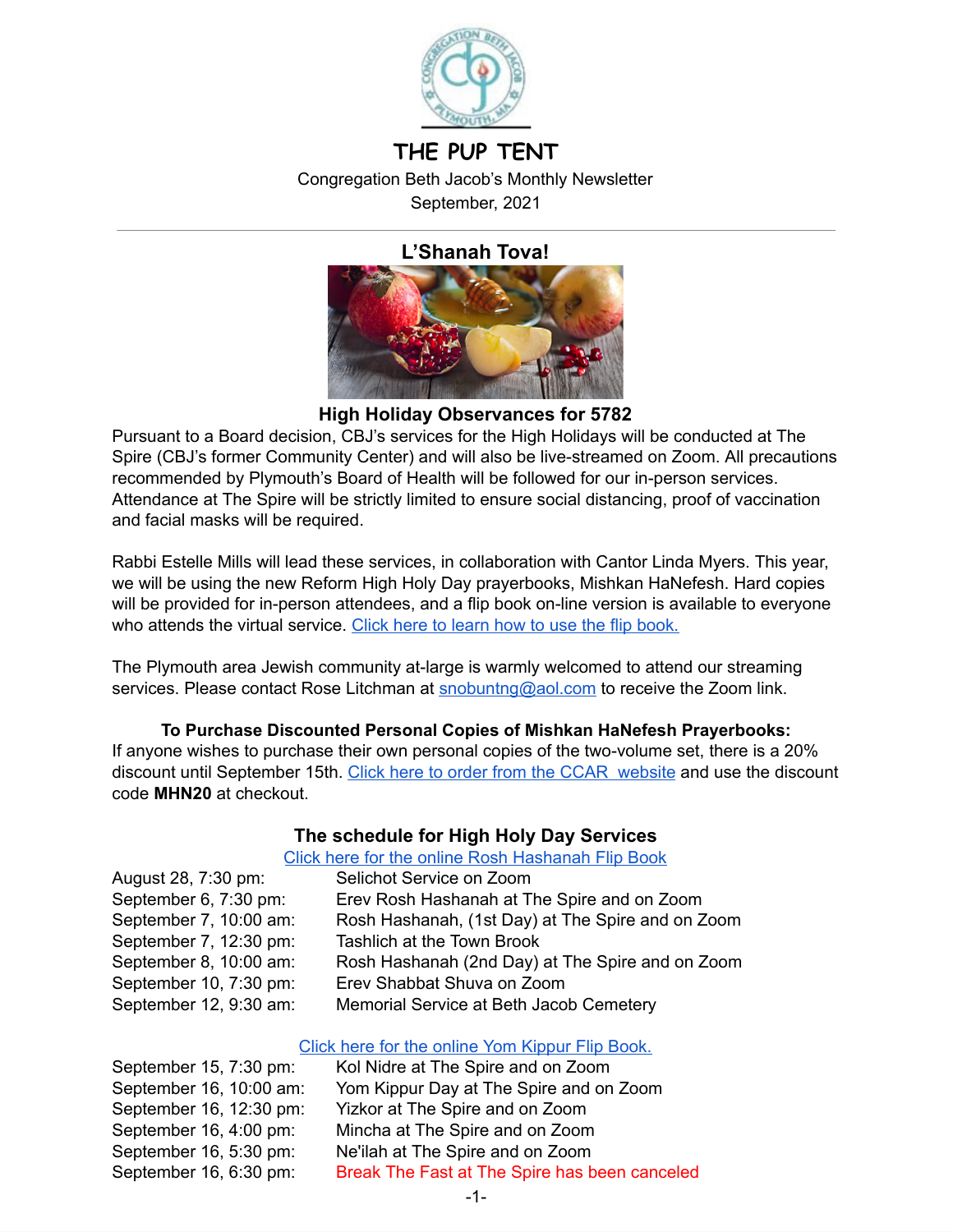

### **The Sounds of the Shofar**

**Editor's Note:** *The blowing of the Shofar, for me, is forever linked to my memory of Dr. Barry Meltzer (z"l) and his son, Jonathan. For many years, Dr. Meltzer would call the blasts of the Shofar and, in response, Jonathan would produce the piercing, clarion sounds calling us to action. May the memory of Barry Meltzer forever abide as a blessing.*

WHAT DO THE SHOFAR SOUNDS MEAN? (from www.shofar.com)

There are essentially four traditional shofar sounds: Tekiah – One long blast Shevraim – Three medium length blasts Teruah – Nine short staccato sounds Tekiah Gedolah – One extra long blast

There is not a single meaning to each of the shofar sounds. Over time, many meanings have been attributed to each type of shofar sound; however, there is essentially a consistent theme running through the various interpretations given for each particular shofar sound.

#### **First Shofar sound - The Tekiah (one long blast)**

The laws of Jewish halacha regarding the sounding of the shofar demand that all of the shofar notes sounded shall have a Tekiah to precede and succeed them. The Tekiah, with its long straight sound, is the bookends of all life. It comes first and it goes last. Tekiah indicates stability in life. It also indicates discipline and consistency. Stability, peace, discipline and consistency are values which help us raise children who grow up to be confident and fully aware of their self-worth. Tekiah is also considered to be the sound of the coronation of the King. Every year, during Rosh HaShannah, The new Jewish Year, G-d is crowned King of the universe. Crowning Him King acknowledges that His commandments are for the good of mankind and that His concern is that people live in peace and harmony. Tekiah accepts His reign in our lives.

However, Tekiah can be a symbol of complacency with the status quo, a complacency which will soon be stirred to action through courage which the Tekiah commands. We have lived a stable life, going about our mundane routine, day in and day out throughout the year. This routine made us indifferent to certain mistunes or defects present on our path. It made us feel safe and sound in that which is familiar. Tekiah is the sound which is to awaken us from a spiritual slumber and prepare us to what is coming next:

#### **Second Shofar sound - The Shevarim (Three medium length blasts)**

The Shevarim represents the times of trouble, the wails that emanate from the human heart when failure, tragedy and seemingly insurmountable problems befall us. No one can pass through this life without Shevarim. It is the call to look beyond ourselves, realize and empathize with the pain existing in this world. It is an awakening towards self evaluation, introspection and the heartbroken feeling that follows, when we understand that we have once again failed living to our full potential. It is the cry to reconnect, grow and achieve. Shevarim sound is also the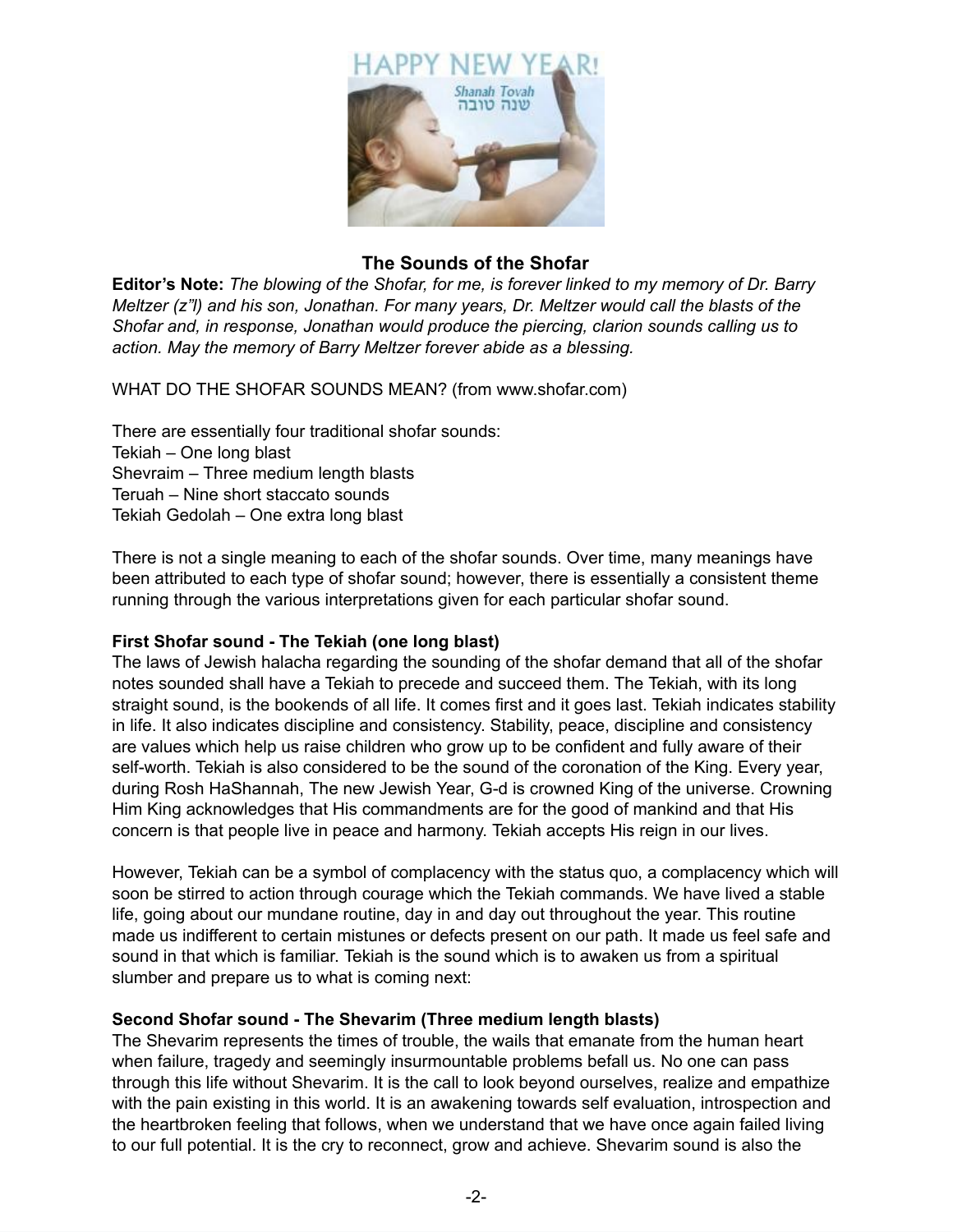sound of mourning for the Holy Temple which once stood in Jerusalem. The Jewish people have shed an ocean of tears over history due to the terrible ordeals they had to go through, but those tears have become the strong foundation of a national existence. Shever means fracture, something that is cracked and broken. It is in the darkness of the Shevarim, that we can find the glimpse of hope and see the light that diffuses in. We come to full understanding of that which calls for a change. Each of us can build upon those very sounds of wailing to construct a better future for all of us.

### **Third Shofar sound - The Teruah (Nine short staccato sounds)**

The Teruah is a call for accomplishment. It signals that passivity is unacceptable if our potential is to be realized. We need to be honest about the objective of our lives: Who we are, where we've been and the direction towards we are headed. Teruah resembles a giant alarm clock, reminding us to complete the mission. It brings clarity, alertness and focus. The short staccato sounds remind us that progress is often measured in small steps, one foot after the other. Redemption and self-improvement are processes rather than miraculous and sudden epiphanies. We sound the shevarim and teruah consecutively during shofar service to indicate that after troubles and even tragedy, resilience and positive action is required. Thus the sounds of the shofar come to point our way towards a disciplined and active year that will be filled only with wails of joy and happiness.

### **Fourth Shofar Sound – Tekiah Gedolah (One extra long blast)**

Finally, we gather all our resolutions and go back to the start. We have to right all wrongs. This is the purpose of the Tekiah Gedolah. Its long stable continuous sound helps us go back to square one with a feeling of awe. We witness the birth of a new and better self surrounded by the unwavering love of G-d which is always present but hardly ever noticed. The Long Tekiah opens our ears to hear it and feel it. It helps us regain stability and discipline so that we would be able to realize our new commitment to G-d and to our newborn self.



**CBJ Calendar of Upcoming Events (All Services are conducted on Zoom - See the "CBJ Weekly Update" for details and links to join these services.)**

Monday, September 20-27: Sukkot Monday, September 27-28: Shemini Atzeret Tuesday, September 28-29: Simchat Torah To see CBJ's online [Calendar](https://www.cbjplymouth.org/calendar/full-calendar) of Events, click here.

# **SHABBAT!**



Consistent with the practice of other synagogues in our area, CBJ has been conducting Shabbat services via **Zoom** for the past year. See the "CBJ Weekly Update" for information on how to connect to these services. If you do not currently receive the "Weekly Update," please send an email message to Judith Sherman at [judith.sherman@gmail.com,](mailto:judith.sherman@gmail.com) and she will be happy to add you to the distribution list.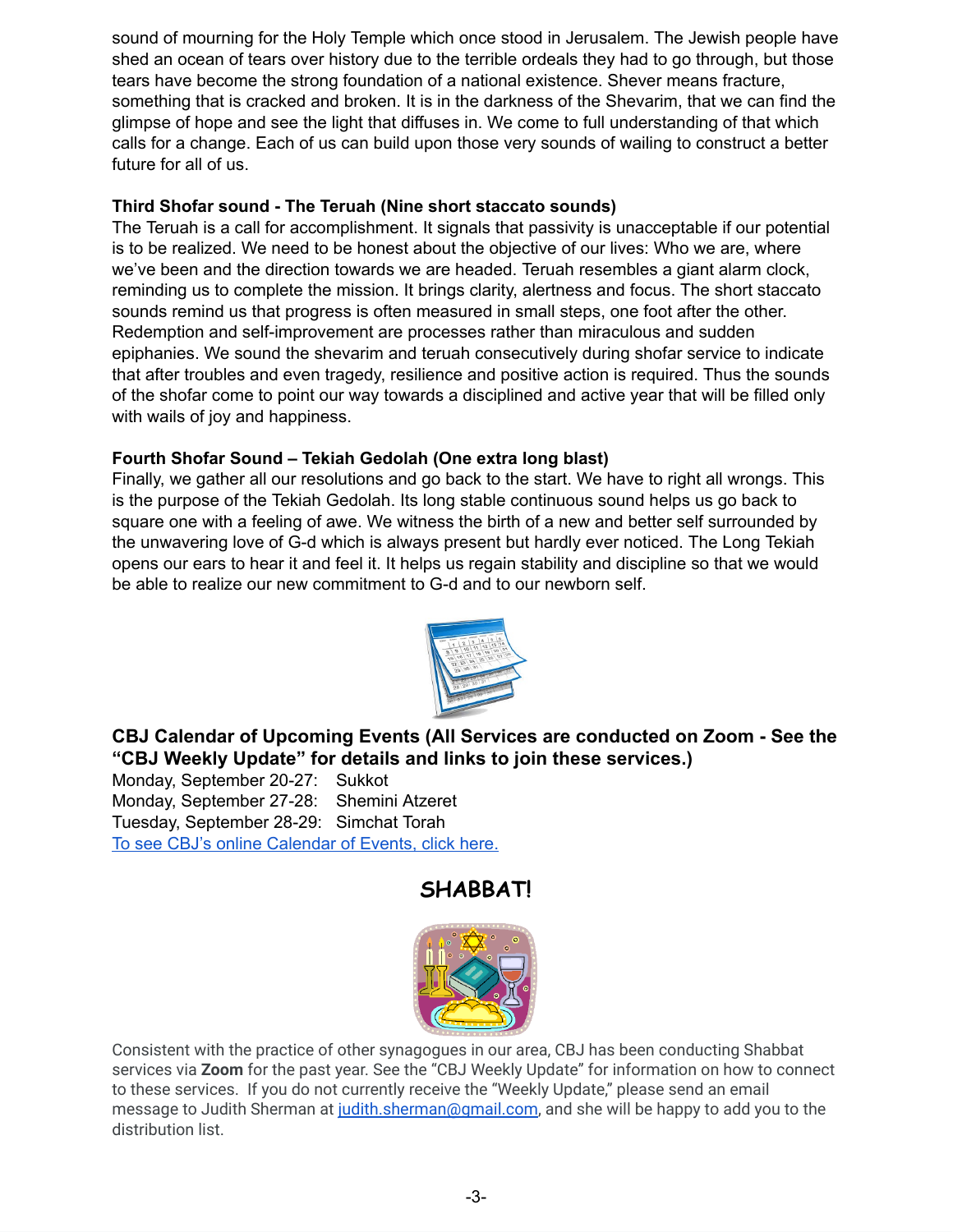

### **Rabbi Mills' Sermon for the Shabbat Service on August 13, 2021**

Righteous or Self-Righteous Parsha Shoftim

This week's Torah portion, Shofetim, contains the well-known phrase, "Tzedek, Tzedek, tirdof" which means "Justice, justice, you shall pursue''. What it means "to pursue justice" has been the source for much discussion by our tradition. The term Tzedek is often redefined as charity from its derivative tzedakah, but the better Hebrew translation is in fact justice. Much of this week's Torah portion, Shofetim, is concerned with defining Tzedek or justice, which in biblical usage is literally defined as achieving balance. The opposite of justice would therefore be imbalance or inequality.

The theme of imbalance is quite appropriate as tonight, we celebrate the first Shabbat in the month of Elul, the month leading up to Rosh Hashanah. We always read this portion which begins Shoftim v'shotrim titeyn lecha, "Judges and magistrates you shall appoint" (Deuteronomy 16:18) on this particular Shabbat. The Kotzker Rebbe takes special note that the word "you" in this verse, l'cha, is in the singular and, therefore, he interprets this to mean that each of us should judge and police ourselves, trying to keep ourselves on the right track, which is precisely what we are supposed to do as we prepare for the High Holy Days.

Another translation of Tzedek is righteousness. A famous Chasidic sage taught that the phrase Tzedek, Tzedek tirdof refers not to real righteousness, to Tzedek, but rather to tziduk, self-righteousness. The double use of the word Tzedek thus refers to one who protests too much about how righteous or pious he or she is. If you self-consciously strive too hard to be a tzadik, a righteous and holy person, you risk falling prey to becoming tziduk- self –righteous. In this interpretation, Tzedek, Tzedek, refers to those times when we become so convinced of our own righteousness, whether in an argument or in politics that it blinds us to the grain, even if it is a tiny grain, of truth that may be in others points of view. Tziduk, self-righteousness, causes the negation of Tzedek, real justice.

When we become blinded by our own self-righteousness we are quick to judge others. However, although the liturgy of this time of the year acknowledges that God judges and records our deeds, our liturgy never implies that God meant for us to judge others. In fact, the sages teach that the mitzvah of acting in God's image refers only to acts of chesed, love and kindness, and does not suggest we should judge others. Rather, the message that the Rabbis infer from Shoftim, this particular portion, always being read on the first Shabbat in the month of Elul is that we should not judge others! It is not our place or our role in the world to behave as a judge, unless of course, being a court judge happens to be our occupation. Otherwise, even if we do not like what someone does, says, or believes, we have no right to judge them. Judging others is of no benefit to us and in fact, most of the time is detrimental.

As Jews, we know historically what it is like to be judged and to be judged unfairly. Unless we stand in someone else's shoes and can completely understand exactly what they are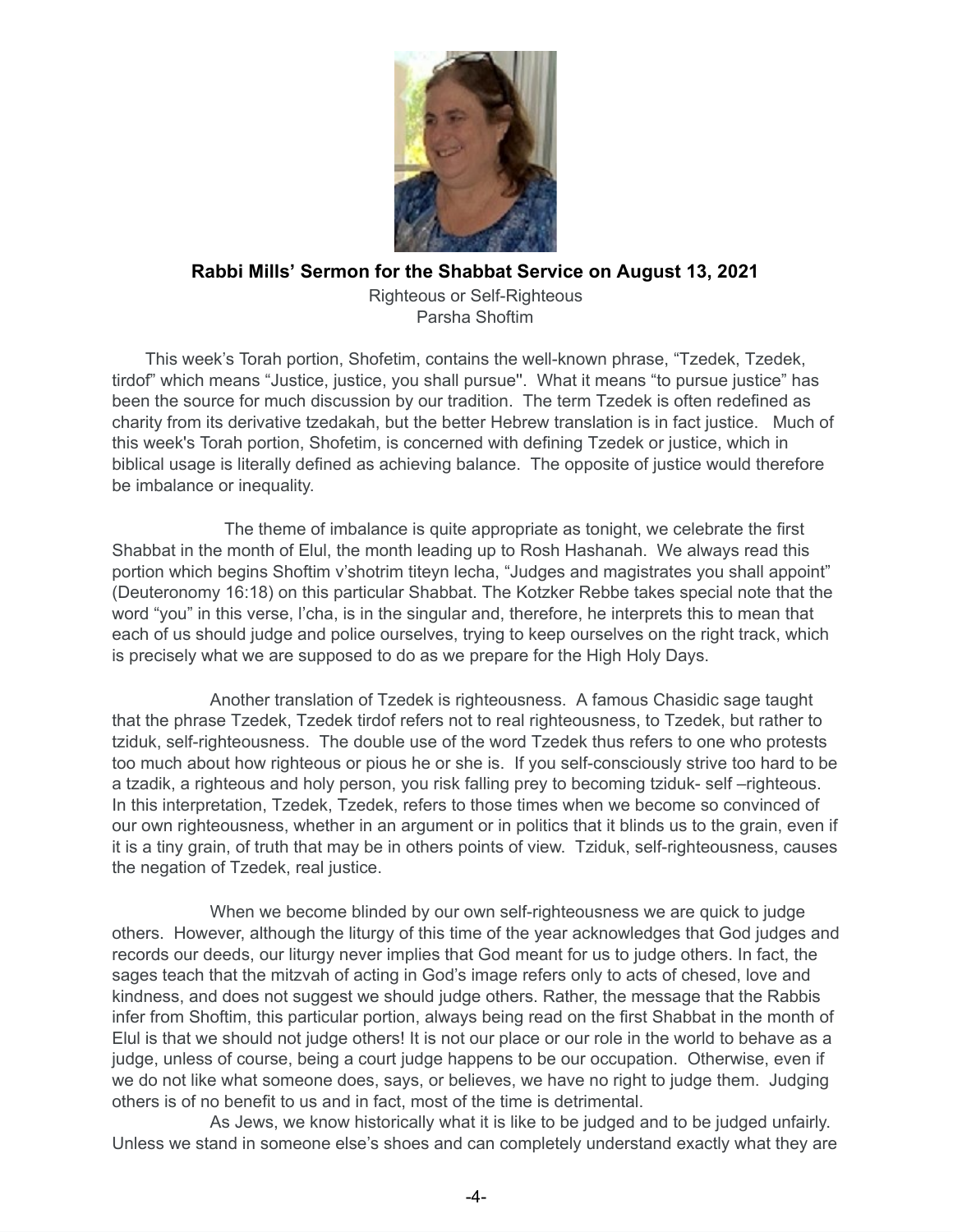feeling and what motivates them at a particular moment, we do not have the ability to judge them. It is easy to make quick, unsubstantiated judgments about others. However, when we differ from an individual or group, we often perceive a different reality, because we each see the same facts from our own perspective. We bring our own personal biases to every situation.

Thus, in this week's portion, the Torah not only teaches us to appoint judges and pursue justice, it also commands us (Deut. 16:18): "and they shall judge the people with righteous judgment." The great Chassidic master, Rebbe Levi Yitzchak, in commenting upon this passage said: "Don't read mishpat zedek as 'righteous judgment,' read instead mishpat, 'a judgment,' of tzedek or tzedaka, 'charity,'" a judgment of chesed, kindness." Judge others as you would judge yourself, with charity and kindness, and give everyone the benefit of the doubt until you know otherwise.

Traditional Jews blow the Shofar every day this month. The blast of the Shofar is to remind us: Hiney ba yom hadin, "Behold the day of judgment comes." Soon, we are to be judged by God. How do we want God to judge us? According to Jewish tradition, God rewards and punishes "measure for measure." This means that to those who are narrow minded in their perspective and quick and harsh in their judgment, that is the way God judges them. And for those who give others the benefit of the doubt…that is what God gives them as well. And therefore, in the weeks ahead, let us try to judge everyone in this latter manner, giving them the benefit of the doubt, because as we judge, so shall we be judged. Putting others down does not make us look any better! So, if you must judge others, judge them favorably and give them the benefit of the doubt. As we prepare for the Holy Days, may we remember that our tradition interprets "Tzedek, Tzedek, tirdof", "Justice, justice, you shall pursue'' to mean each of us should judge ourselves, trying to keep ourselves on the right track. Furthermore, it does not mean we should become so self-righteous to be oblivious to our own faults. And lastly, it does not give us permission to judge others since we do not stand in their shoes. It is not easy to pursue true justice as this week's Torah portion interprets it and that is precisely why our tradition uses the word "pursue". It is our obligation to bring balance into our own lives first, to remember not to be judgmental as we try to fix our broken world and make it a world of justice. Amen**.**



The Meet & Greet event held on Sunday afternoon, August 15th, at White Cliffs was a huge success! After a week of extremely high temperatures, the heatwave broke.The weather was perfect and everyone enjoyed the beautiful venue, delicious food, gorgeous floral arrangements, and, maybe, most of all, the opportunity to come together and meet Rabbi Estelle Mills. Thank you to Rose Litchman and Suzanne Goldberg, who organized this wonderful event, to the congregants who generously subsidized it, and to the congregants who attended. Thanks also go to Mark Striefer, whose camera captured the magic of the [afternoo](https://photos.google.com/share/AF1QipPMip-h35ujh71w7Mb72Gm5aZK8FtQyGCSaKUdx-treCJ_koCOJGSxiy9jrc9LL8g?key=VDJmazI5dVE5SXh5aGR4eG11VGtpRjFxdmdXSFJR)n. To [see](https://photos.google.com/share/AF1QipPMip-h35ujh71w7Mb72Gm5aZK8FtQyGCSaKUdx-treCJ_koCOJGSxiy9jrc9LL8g?key=VDJmazI5dVE5SXh5aGR4eG11VGtpRjFxdmdXSFJR) his [photographs,](https://photos.google.com/share/AF1QipPMip-h35ujh71w7Mb72Gm5aZK8FtQyGCSaKUdx-treCJ_koCOJGSxiy9jrc9LL8g?key=VDJmazI5dVE5SXh5aGR4eG11VGtpRjFxdmdXSFJR) click here.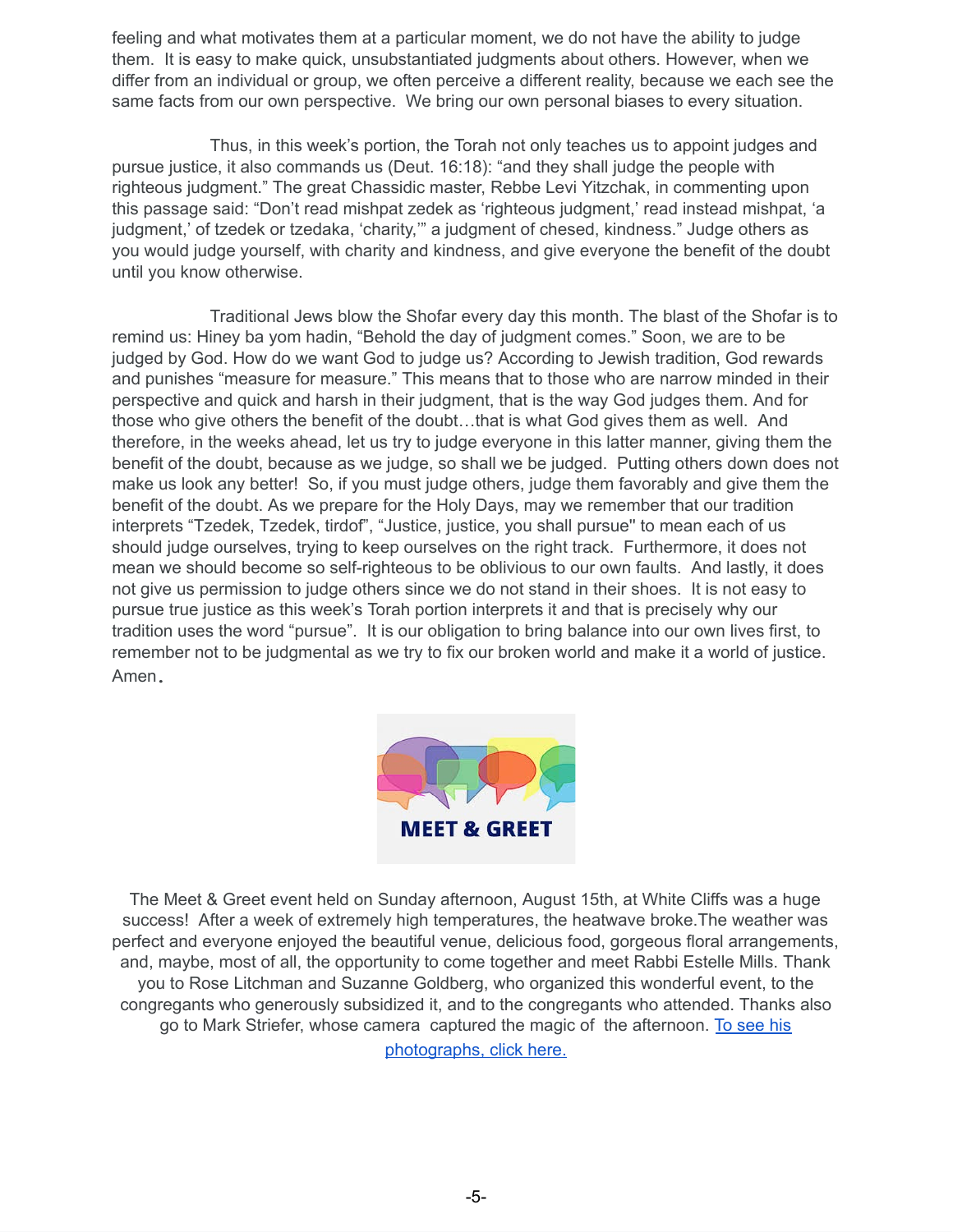

# **Learn More About Rabbi Estelle Mills**

At the very successful Meet & Greet event held at White Cliffs last Sunday, Rabbi Estelle played a game with the attendees to introduce herself to the congregation. For the benefit of congregants who were unable to attend, a small sample follows:

Rabbi Mills' Game Played at Meet and Greet Which is NOT True? 3 of the 4 answers are correct- Identify the incorrect fact in each!

- 1. Rabbi Mills' accent is a combination of
- a. Boston
- b. New York
- c. North Carolina
- d. South African
- 2. As a child Rabbi Mills lived in the following cities
- a. Cary (Raleigh), North Carolina
- b. Charlotte, North Carolina
- c. Durham, North Carolina
- d. Greensboro, North Carolina
- 3. Rabbi Mills studied at the following colleges/ universities
- a. Hebrew Union College
- b. Tel Aviv University
- c. University of Michigan
- d. University of North Carolina
- 4. These activities influenced Rabbi Mills' decision to become a rabbi
- a. Camp
- b. Interaction with other female rabbis
- c. Teaching Religious School
- d. Youth Group

To see all of the [questions,](https://drive.google.com/file/d/15ta5hoMOnGa85ZuJvk9U0o7CKyKeFWBi/view?usp=sharing) click here.

The answers will be published in the next issue of The Pup Tent and in The Weekly Update..



#### **Mazel Tov to Sandi & Jack Rosen!**

Sandi and Jack celebrated their 50th Wedding Anniversary in August. Mazel Tov! May you enjoy many, many more Golden Years together!

If you know of any new families in the Plymouth area who might be interested in joining CBJ, please ask them to contact our Membership Chair, Rose Litchman at [snobuntng@aol.com](mailto:snobuntng@aol.com) Click here for a link to CBJ's [Application](https://www.cbjplymouth.org/join/membership-form) Form[.](http://cbjplymouth.org/pdf/CBJ_Membership_form.pdf)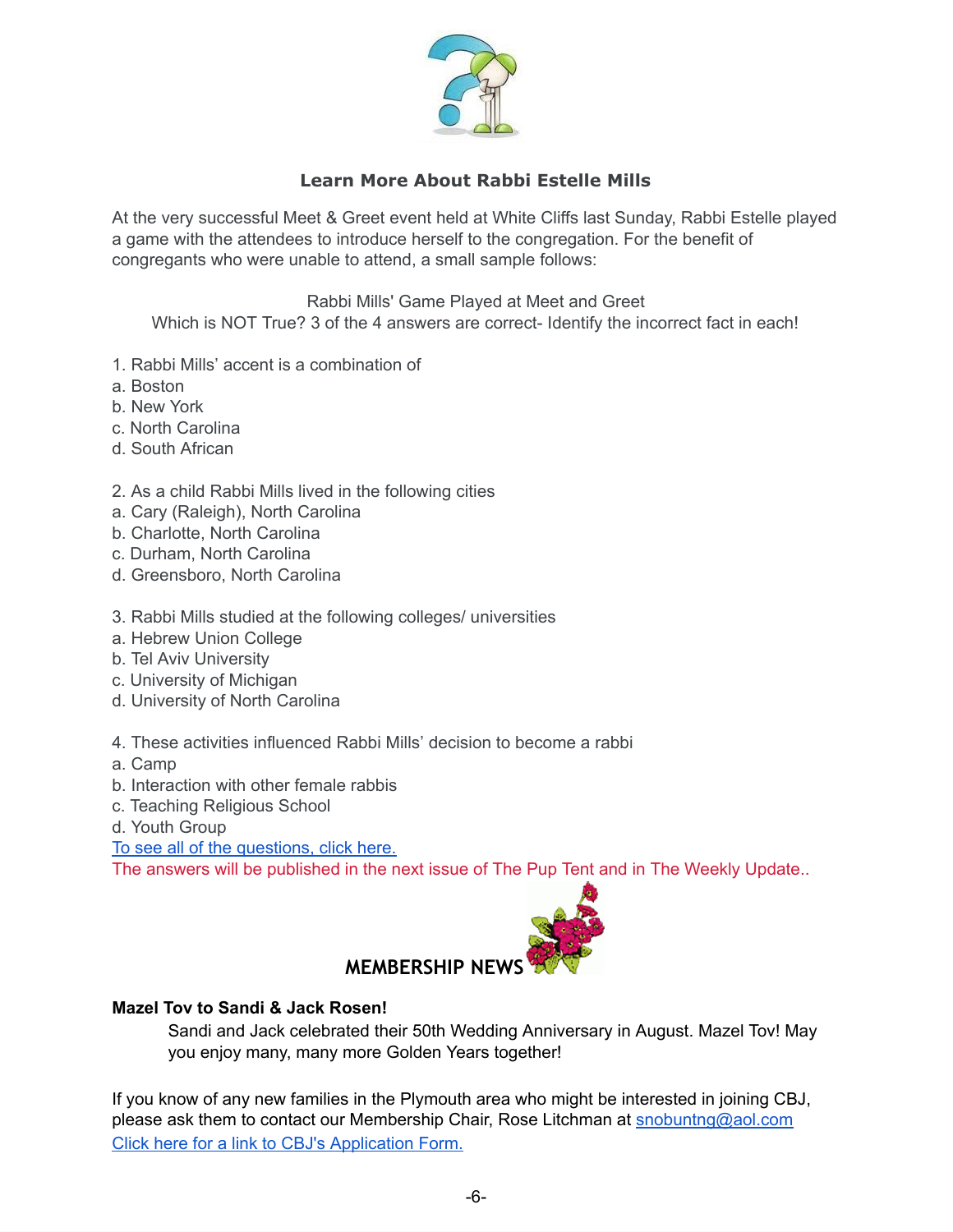# **Brotherhood News**



Brotherhood is still seeking one or more brave and dedicated men to take over the Presidency for this organization for which Dan Hirschhorn worked so tirelessly. Over the next several months, individual Brotherhood members have stepped forward to plan and organize specific activities. Thank you to Larry Winokur, who organized a Movie Discussion Night on July 28th, based on the Israeli film "The Kind Words," and Jerry Levine, who has volunteered to head up the Brotherhood Breakfasts once the synagogue has been reopened.

Watch the Weekly Update for information about future Brotherhood events that are being planned.

The Brotherhood Dues Form for 2021 is on the following pages. As you may be able to tell, Dan Hirschhorn (z"l) composed the wording, with his inimitable wry comic style.



**CBJ'S NEW SISTERHOOD** President: Suzanne Goldberg [sgold3016@comcast.net](mailto:sgold3016@comcast.net)

Watch this space for information about Sisterhood's coming events during the new year. If our programming is as entertaining and as educational as it was last season, we all have a lot to look forward to!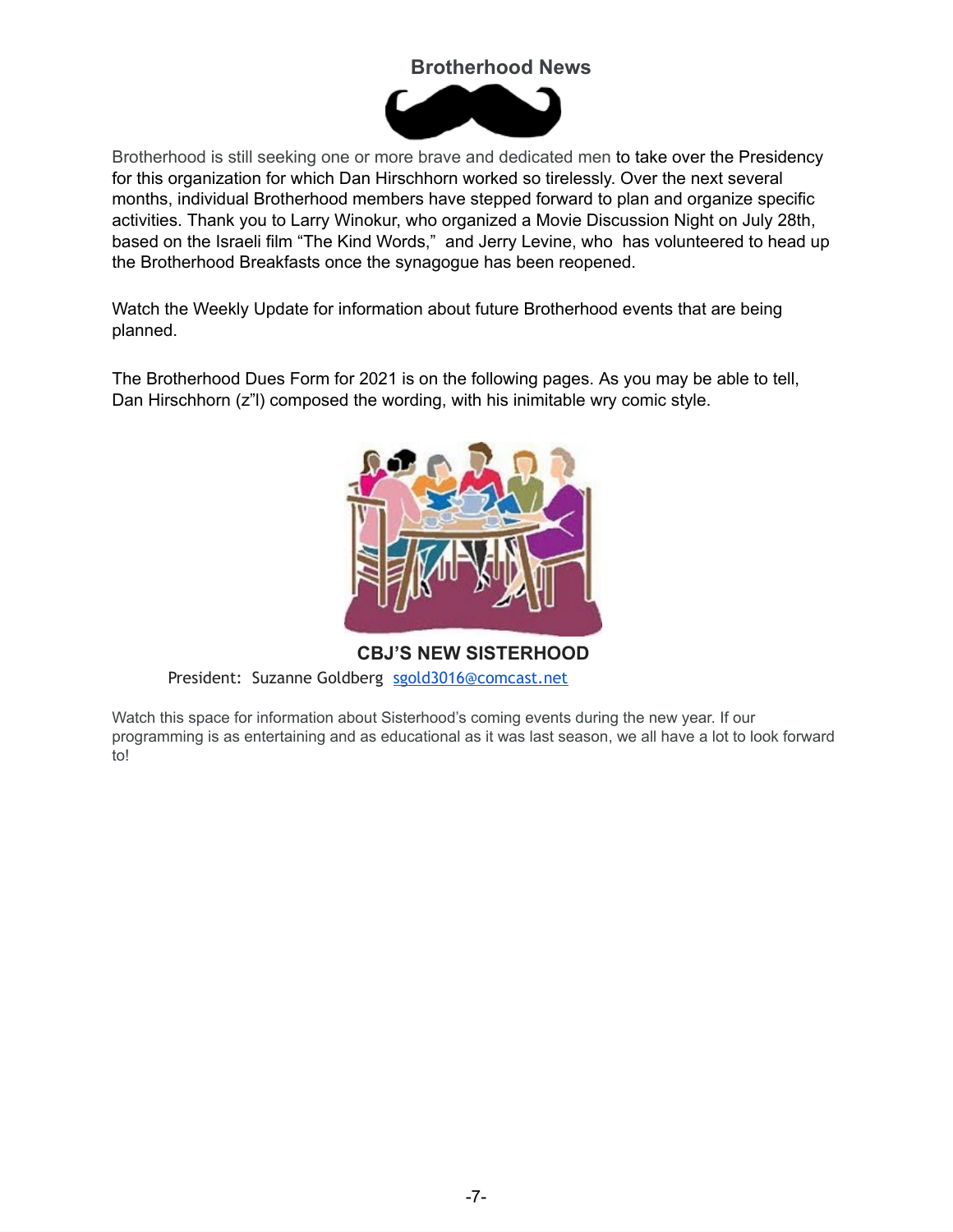### **Sisterhood Dues Notice:**

For almost 70 years, CBJ Sisterhood has been an essential part of CBJ, providing the link that binds together long-term members with newer members of our congregation. Being part of Sisterhood provides a great way to be introduced to and get to know the members of CBJ. We pray together, study together and, yes, we have fun together.

Sisterhood holds interesting and informative meetings on the first Tuesday of each month; we plan activities for the whole congregation as we celebrate holidays together, and we raise funds for the benefit of our synagogue.

Sisterhood provides support to our young students in the Beit Sefer program by sponsoring our Pizza in the Hut for Sukkot, as well as the annual Chanukah and Purim Parties. Sisterhood provides all of the supplies for the Temple kitchen; sponsors Onegs throughout the year, and helps us all to celebrate the various holidays in the Jewish calendar by providing appropriate holiday foods for the Oneg table.

#### **Sisterhood donates \$2500.00 to the Temple each year!**

We can't do it alone. We need your financial support. Please become a member of Sisterhood so we can continue our support of our beloved **CBJ**.

| Name                                                                                                                                                                                                                                                                                       |  |  |  |
|--------------------------------------------------------------------------------------------------------------------------------------------------------------------------------------------------------------------------------------------------------------------------------------------|--|--|--|
| Phone (home) (cell)                                                                                                                                                                                                                                                                        |  |  |  |
|                                                                                                                                                                                                                                                                                            |  |  |  |
|                                                                                                                                                                                                                                                                                            |  |  |  |
| Talent you would be willing to share with the group______________________________                                                                                                                                                                                                          |  |  |  |
|                                                                                                                                                                                                                                                                                            |  |  |  |
| If you prefer to be an inactive member, please indicate that preference here:                                                                                                                                                                                                              |  |  |  |
| Dues are a primary source of funds for many projects. Please consider the following levels of<br>contribution when writing your membership check. Even if you can't participate, please join us<br>and support our important programs and activities. Thank you for your generous support. |  |  |  |
| Basic Membership ________ \$25.00 Sarah _______ \$36.00 Rebecca _____ \$54.00                                                                                                                                                                                                              |  |  |  |
| Make your check payable to Beth Jacob Sisterhood and put "Sisterhood Dues" in the Memo line.<br>Please mail to:                                                                                                                                                                            |  |  |  |

Cindy Teles, 31 Birch Avenue, Plymouth MA 02360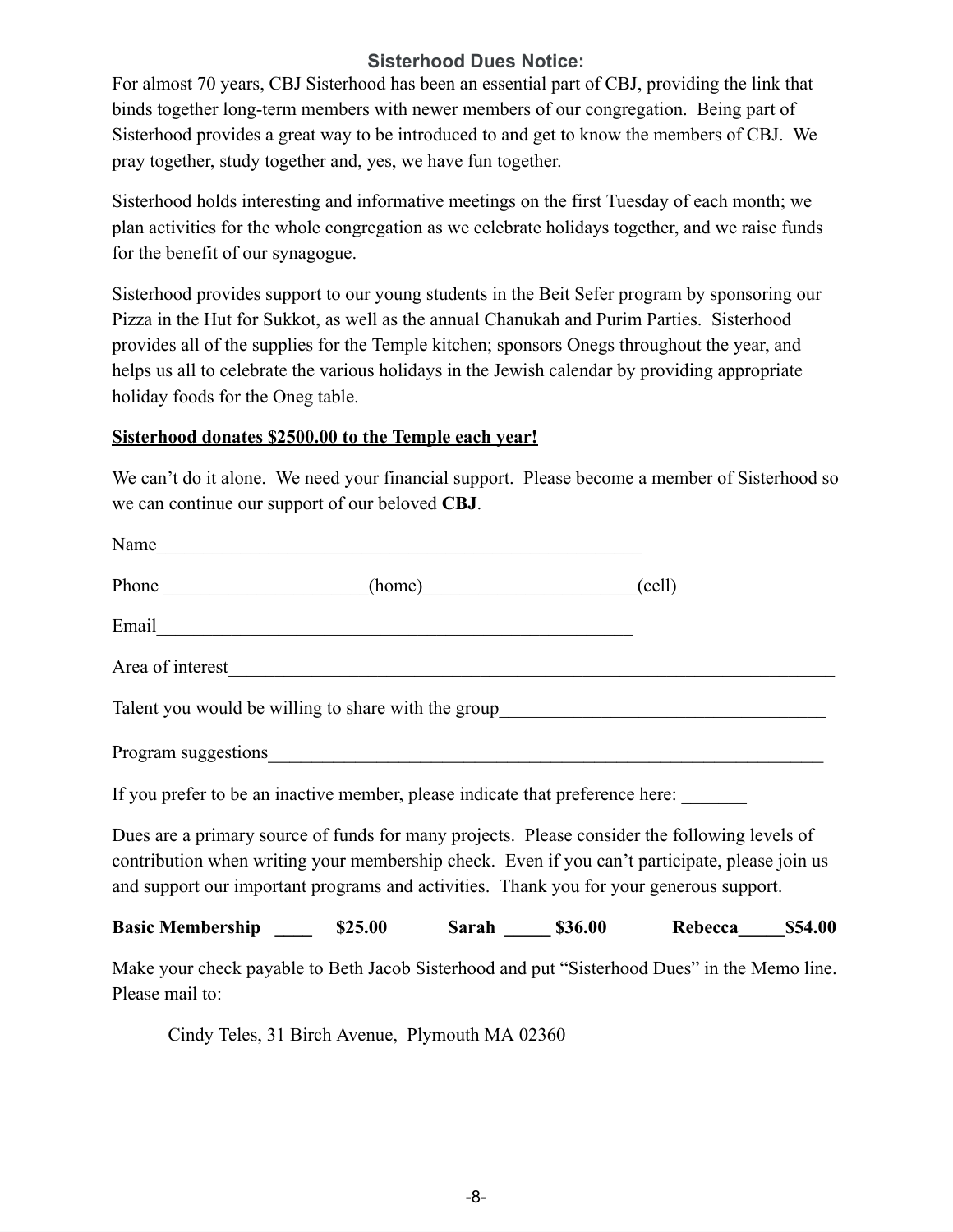# **CBJ BROTHERHOOD DUES NOTICE**

It happens every year at this time. You atone for your sins….you join Brotherhood! Consider it a mitzvah for yourself and the gift that keeps on giving. Presumptuous...yes. But we do have somewhat of a track record to fall back on. Over the 100 year history of this synagogue, this Brotherhood has established itself as an essential part of this congregation...this community. Our mantra has been: "to do everything we can to help this synagogue grow and flourish….and have fun doing it." But having fun is just a by-product of enjoying what we're doing. We're hoping to get back to that "doing" sooner rather than later. Lest you forget, that "doing" is translated into those "sumptuous" Brotherhood Breakfasts with their intriguing and informative guest speakers. There's the bi-monthly exercise in futility that we call "bowling". There's our Men's "Ribs'N Beer" Seder, our movie nights, our Family Picnic, our Brotherhood Discussion Group, our July 4<sup>th</sup> Hot Dog Fundraiser, our support of our Sisterhood, and our ongoing support and involvement with the Greater Plymouth Food Warehouse.

We also provide  $\frac{3}{4}$  of our treasury to this synagogue's general fund. Between our fundraisers and your dues to this "manly" organization, we have been able to contribute \$2,500 in each of the last few years. In addition, CBJ Brotherhood has been the catalyst for providing over \$7,200 in gift cards to the Greater Plymouth Food Warehouse. With your help we can hopefully equal, if not do better, this year. We can't do it alone. So,with that in mind, we're asking you to once again become a member of CBJ Brotherhood so that we can continue this much needed help for our beloved CBJ as well as our extended Plymouth community.

| - - -<br><b>NIAME</b> |  |  |  |  |
|-----------------------|--|--|--|--|
|                       |  |  |  |  |

HOME PHONE\_\_\_\_\_\_\_\_\_\_\_\_\_\_\_\_\_\_\_\_\_\_\_\_CELL #\_\_\_\_\_\_\_\_\_\_\_\_\_\_\_\_\_\_\_\_\_\_\_\_\_\_\_\_\_

EMAIL\_\_\_\_\_\_\_\_\_\_\_\_\_\_\_\_\_\_\_\_\_\_\_\_\_\_\_\_\_\_\_\_\_\_\_\_\_\_\_\_\_\_\_\_\_\_\_\_\_\_\_\_\_\_\_\_\_\_\_\_\_\_\_\_\_

AREA OF INTEREST (just staying above ground counts)

Talent that you would be willing to share (THINK!)

 $\mathcal{L}_\text{max}$  , where  $\mathcal{L}_\text{max}$  is the set of the set of the set of the set of the set of the set of the set of the set of the set of the set of the set of the set of the set of the set of the set of the set of the se

We're always looking for new ideas to help us grow while helping this synagogue. If you have any new ideas, old ideas, any ideas to help us through this challenging time, we look forward to hearing them. If you prefer being non-participatory….we still welcome and look forward to your membership. We thank you for your generous support

# **Basic Membership (\$25)**\_\_\_\_ **Mitzvah Membership (\$36)**\_\_\_\_ **Big Macher (\$54)**\_\_\_\_

Make your check payable to: **CBJ Brotherhood** Please indicate "Dues Payment" and mail to: Seth Teles, 31 Birch Avenue, Plymouth, MA 02360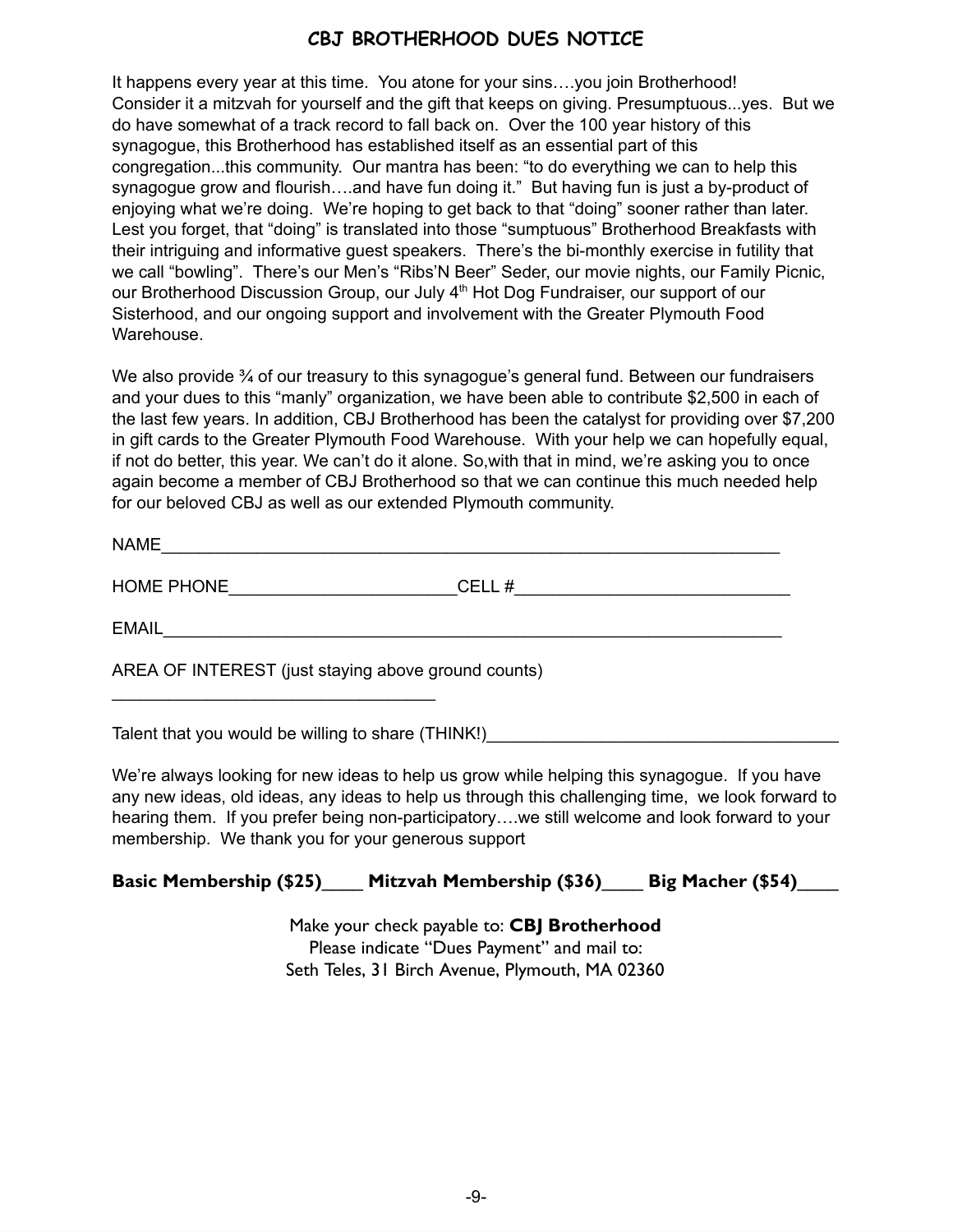### **Beit Sefer (Hebrew School) News**



### **Beit Sefer Open House September 2, 2021, at 6:30 pm Via Zoom**

Hello Everyone!

For those who don't know me, my name is Devon Fernald. I am a Beit Sefer teacher, new co-principal, and chair of the education board. My co-principal is our new rabbi, Estelle Mills.

Rabbi Mills and I are excited to share a new, revamped curriculum and class schedule with all of you.

Beit Sefer will be open to children pre-k through 7th grade. If you have older children interested in a confirmation class please let us know during the open house. To learn more about the curriculum, meet the teachers, hear from the Rabbi and ask all your questions, please join us on **Thursday, Sept 2, 6:30 pm**. Link below.

Join Zoom Meeting [https://mccarter.zoom.us/j/91078117386?pwd=WDNCUHdza1pRRlpnUkZmOGhab](https://mccarter.zoom.us/j/91078117386?pwd=WDNCUHdza1pRRlpnUkZmOGhab0Jndz09) [0Jndz09](https://mccarter.zoom.us/j/91078117386?pwd=WDNCUHdza1pRRlpnUkZmOGhab0Jndz09)

Meeting ID: 910 7811 7386 Passcode: 910419

I promise to keep it as short and sweet as I can! I look forward to seeing you all and giving our children a great year in Beit Sefer!

Best, Devon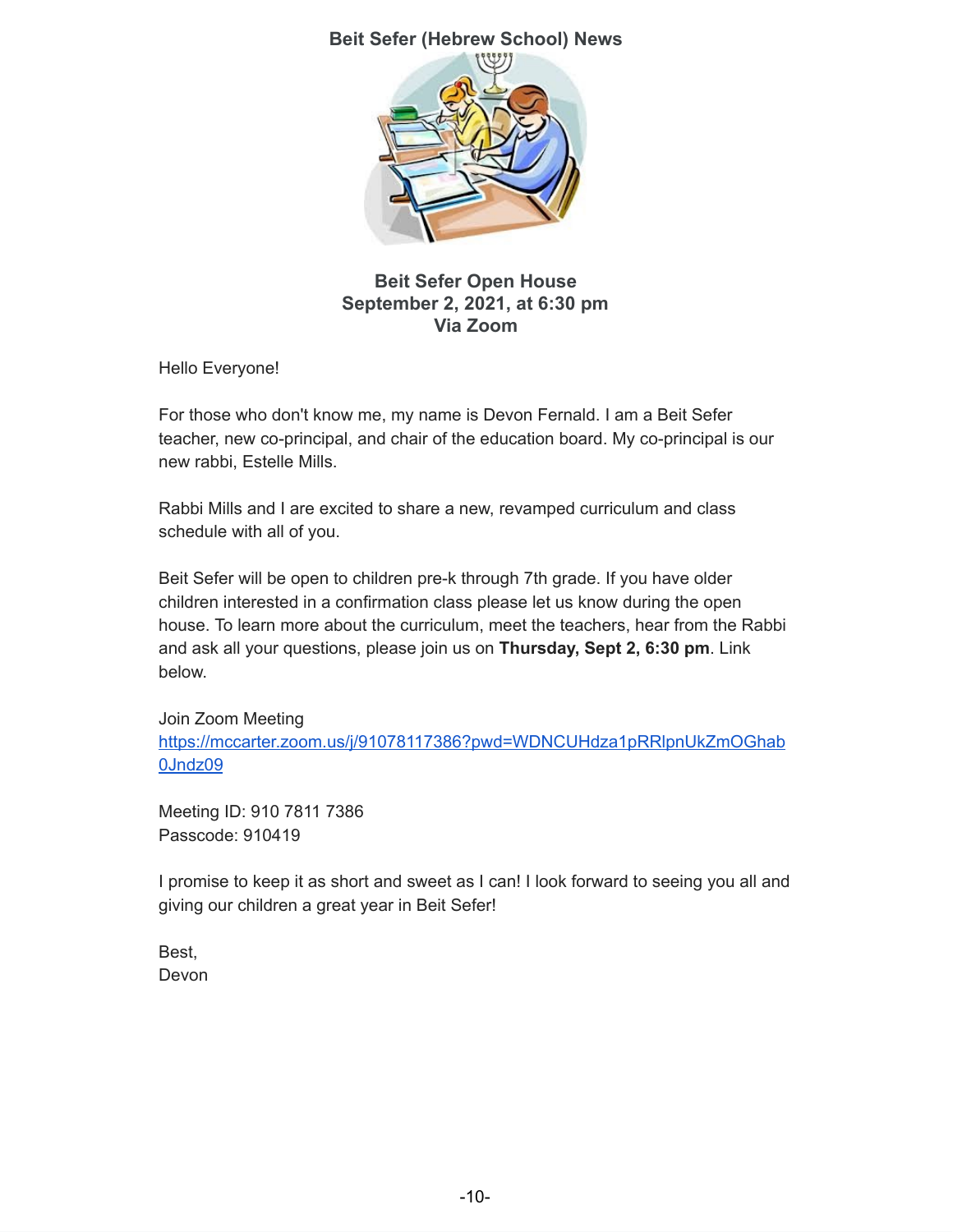

Congregation Beth Jacob gratefully acknowledges receipt of the following donations:

#### **General Fund:**

Sandi & Jack Rosen, in honor of their 50th Anniversary

#### **Ray & Milly Russo Cultural Heritage and Arts Fund:**

Mark Russo

#### **Yahrzeit Fund:**

- Paula & Joe Keller and the Campanella Family in memory of Joe's mother, Adeline Keller
- Rollene Waterman Saal in memory of her parents, Dr. Isadore H. Waterman (Doc Waterman) and Hattie Waterman
- Jackie & Steve Winokur in memory of Jackie's mother, Adeline Keller
- Gloria & Frank Finkelstein in memory of Alexander Finkelstein and Albert Finkelstein
- Allan & Judith Sherman in memory of Judith's mother, Sylvia Krenis

#### **Donations Received for Rabbi Silverman's Retirement Project:**

Jean Loewenberg Pam & Paul Sechoka Harriet Goodman Ronnie Hirschhorn Sandy & Gary Brooks Susanne Lelyveld Wittenberg Nhur and Ron Klasky Anne Geller Julie Manus Irene & Fred Sarke Susan & Larry Winokur

#### **Contributions for Meet & Greet Event for Rabbi Mills (at White Cliffs)**

Anonymous Ronnie Hirschhorn Allan & Judith Sherman Steve & Jackie Winokur Susan Moore & Roy Zahreciyan Carol Goldberg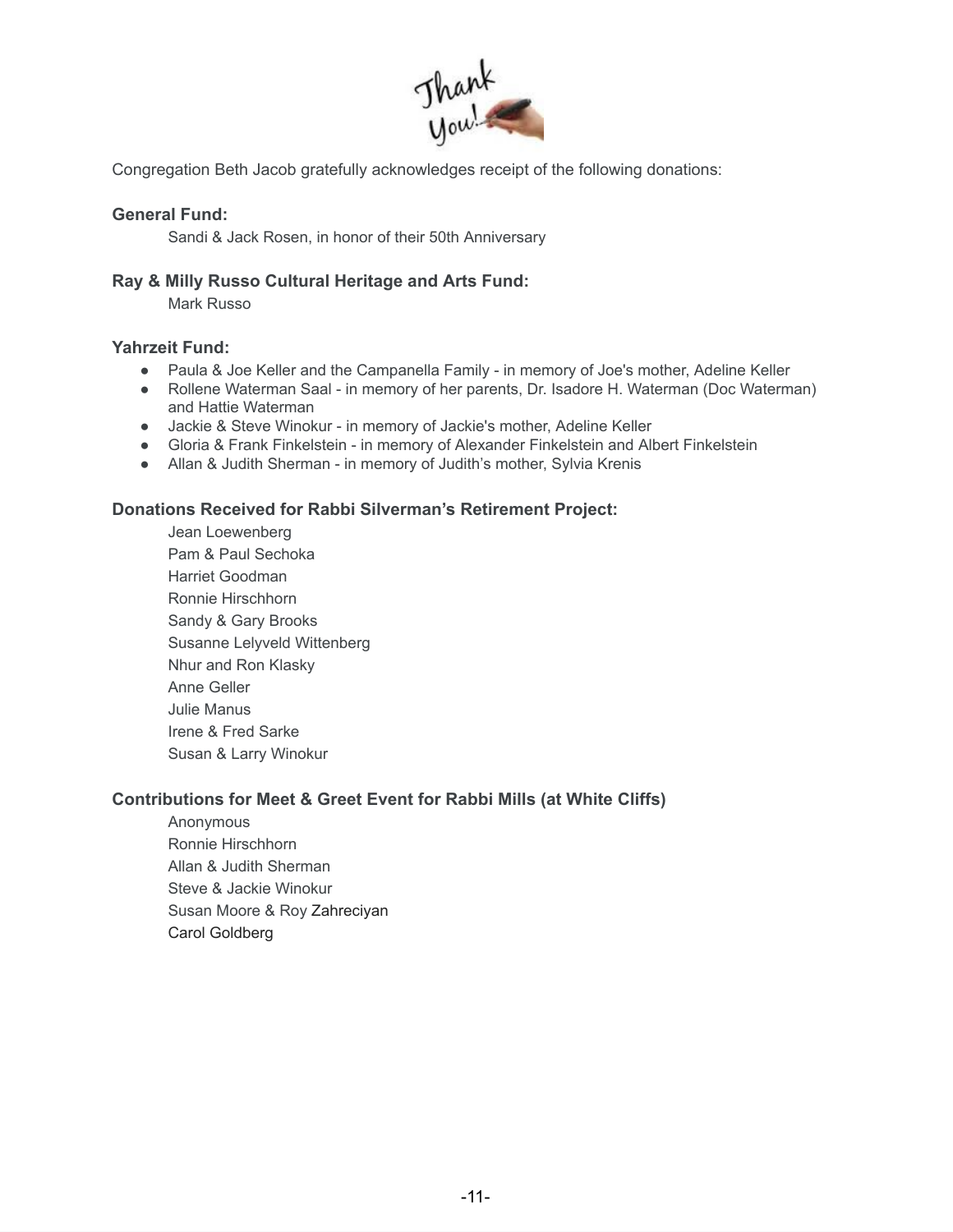

# **The Following Yahrzeits Will be Observed This Month:**

*(A memorial candle should be lit on the preceding evening.)*

### **September 2021**

 Louis Lipetz Benjamin Nigrosh Edward Albert George Gilbert Julius Louis Putnam Harold Righter Gail E. Jacobson Erica Buckman Ann Starr Claire Sternfield David Lipschitz Betty Rodman Bertha Klaff Rose Cohen Jack Bello Jeffrey Levin Ruth Albert Shiff Benedict Veiner Bessie Sophie Putnam Miriam E. Stutman Merlie Vidette Jacob Kaplan Bessie Keller Harry Mankoff Frances Bailey Isaac Barron Burton Cowan Edith Poretsky Phillip Gerber Bernard Kusmin Abraham Lelyveld Isaac Stein Max Toabe Samuel Toabe Mitchell David Cohen Harriette Minsky Reubin Winokur Ari Meltzer Celia Aranowitz Hyman Hurwitz Milly Russo Eva Erie Harry Louis Smith Joseph Wax Lillian Roth Fannie Winokur

May their memories be for a blessing and live forever in the hearts of all who knew and loved them.

**Editor's Note:** "The Pup Tent" is a monthly publication that provides a condensed summary of CBJ news, including the monthly Calendar, upcoming Yahrzeit dates, and acknowledgments of donations that have been received. The "CBJ Weekly Update" is our weekly email newsletter that includes full details about upcoming events, as well as information about the weekly Torah reading portion and helpful links to various resources. **To subscribe to the CBJ Weekly Update, please contact me at [judith.sherman@gmail.com](mailto:judith.sherman@gmail.com).** Thank you! Judith Sherman, Editor, "The Pup Tent" and "CBJ Weekly Update"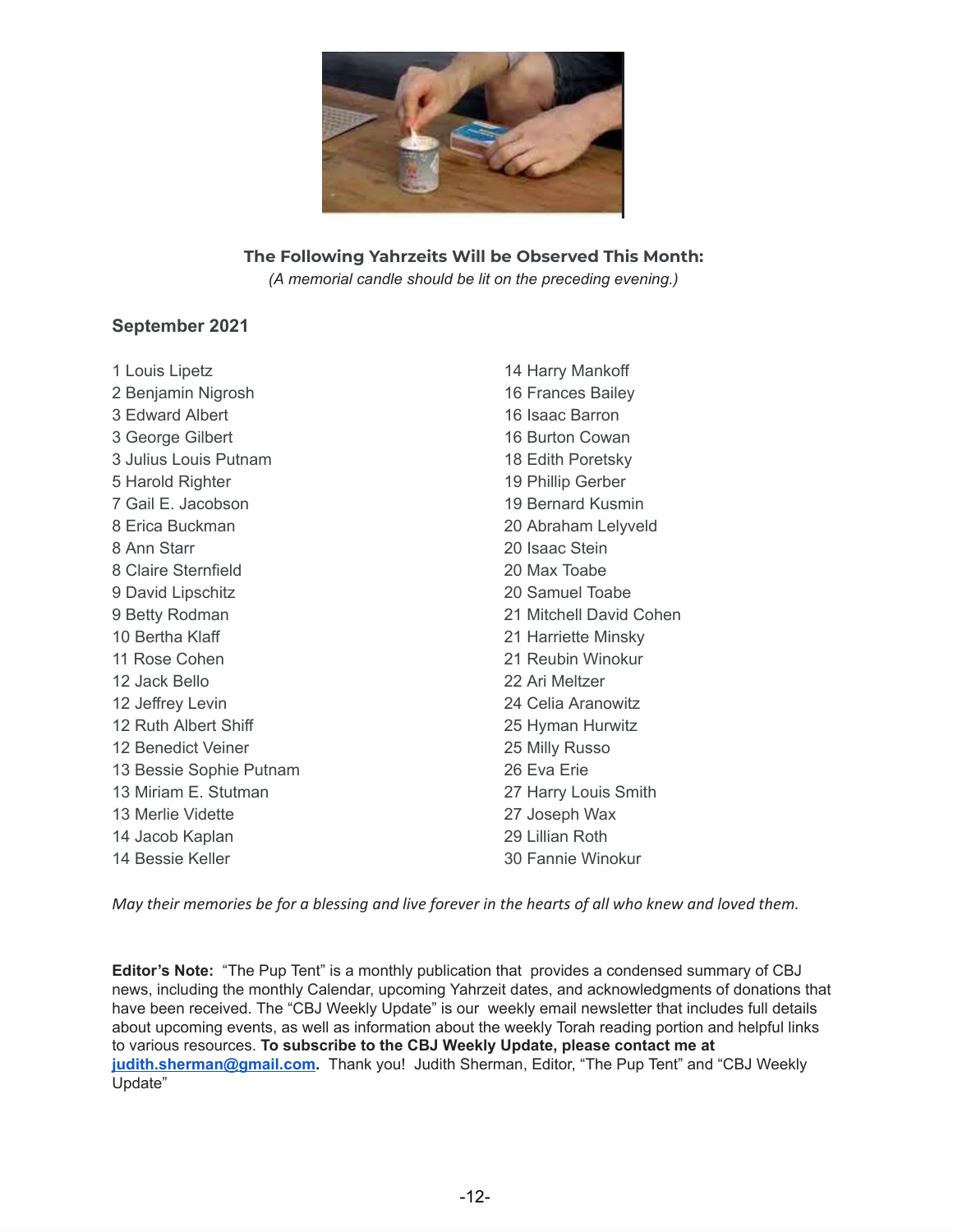# **Rediscovered CBJ Treasure!**



Sisterhood's Co-President, Rose Litchman, spotted these handsome candles in CBJ's kitchen and decided to take them home to clean them to be ready to use when services are in-person. (For many years, Barbara Aharoni has taken on the responsibility for cleaning the silver ritual objects in our ark to prepare them for our High Holiday services. There are so many acts of kindness that congregants perform, often invisibly, for the benefit and enjoyment of our CBJ community, and we are grateful!)

...But back to my story!

While shopping in downtown Plymouoth, Rose found the new tray in an antique mall on Court Street - .A perfect match. She was with Barbara who told her their history:

# **The Story of the Silver Candlesticks**

(as told by Barbara Aharoni Shamir)

When CBJ used to have services at the BJCC (now The Spire) we really needed a pair of candlesticks to light candles on the bimah.

I found this pair of tall handsome chrome candlesticks while we were in Tel Aviv. I thought they were just right! I brought them home in my suitcase and donated them to CBJ in gratitude for our safe trip.

Barbara Aharoni Shamir

When life returns to normal and it is safe to reopen our synagogue for in-person services, we look forward to seeing these beautiful candlesticks being used once again.